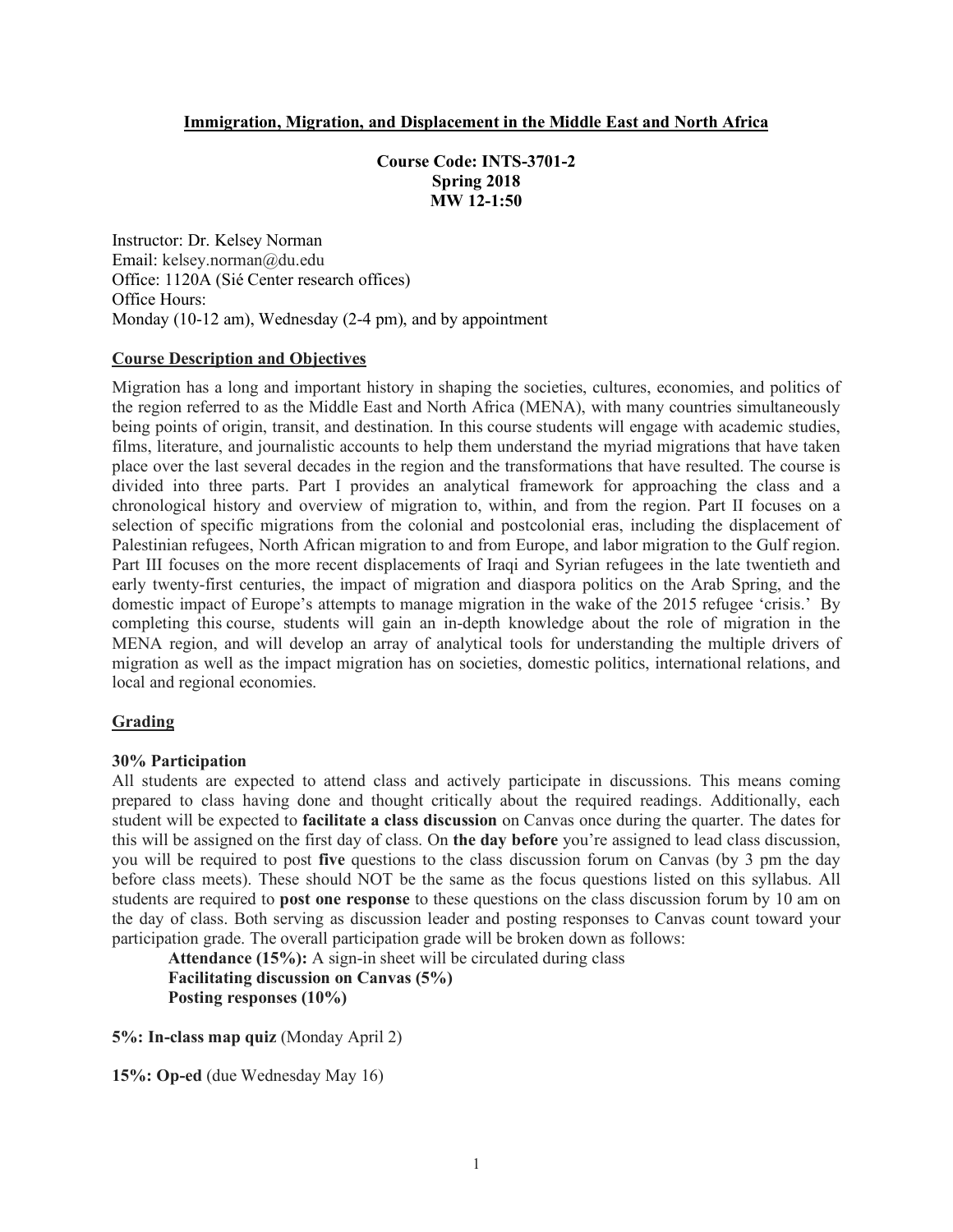You will be asked to write an op-ed (650-800 words) on a topic of your choice related to the themes of this course. We will discuss the format for this assignment in class.

### **50%: Final paper**

The major output of this course will be the completion of an original research paper (2,000-2,500 words, or about ten pages). You will complete assignments throughout the course toward this final product.

**Assignments (15%):** There will be three assignments (research question, annotated bibliography, and literature review) due throughout the quarter. Each assignment is due on the Monday of the week listed and must be emailed to me by 12 pm (before class begins). The format for each assignment will be discussed in class.

**Presentation (10%):** On the final day of class we will have a 'mini-conference' and you will be required to give a 10 minute presentation of your research question, analysis, and policy recommendations.

**Final paper (25%):** Due to me by email and in hard copy by 12 pm (noon) Monday June 11. Papers will lose one letter grade for each day that they are late.

# **Late Policy**

Assignments will lose one letter grade for each day that they are late.

#### **Attendance**

Attendance is required. If you are unable to attend a class, please notify me in advance by email. You are responsible for arranging to make up any class activities. Absences in excess of one class may affect your grade.

#### **Readings**

Course reading must be completed before the class in which the topic will be discussed. The amount of reading for the course each week will vary, with the reading for some weeks necessarily heavier than others. Readings will either be posted to Canvas or are available online via the DU library. Readings may be updated, but will be posted at least 2 weeks in advance.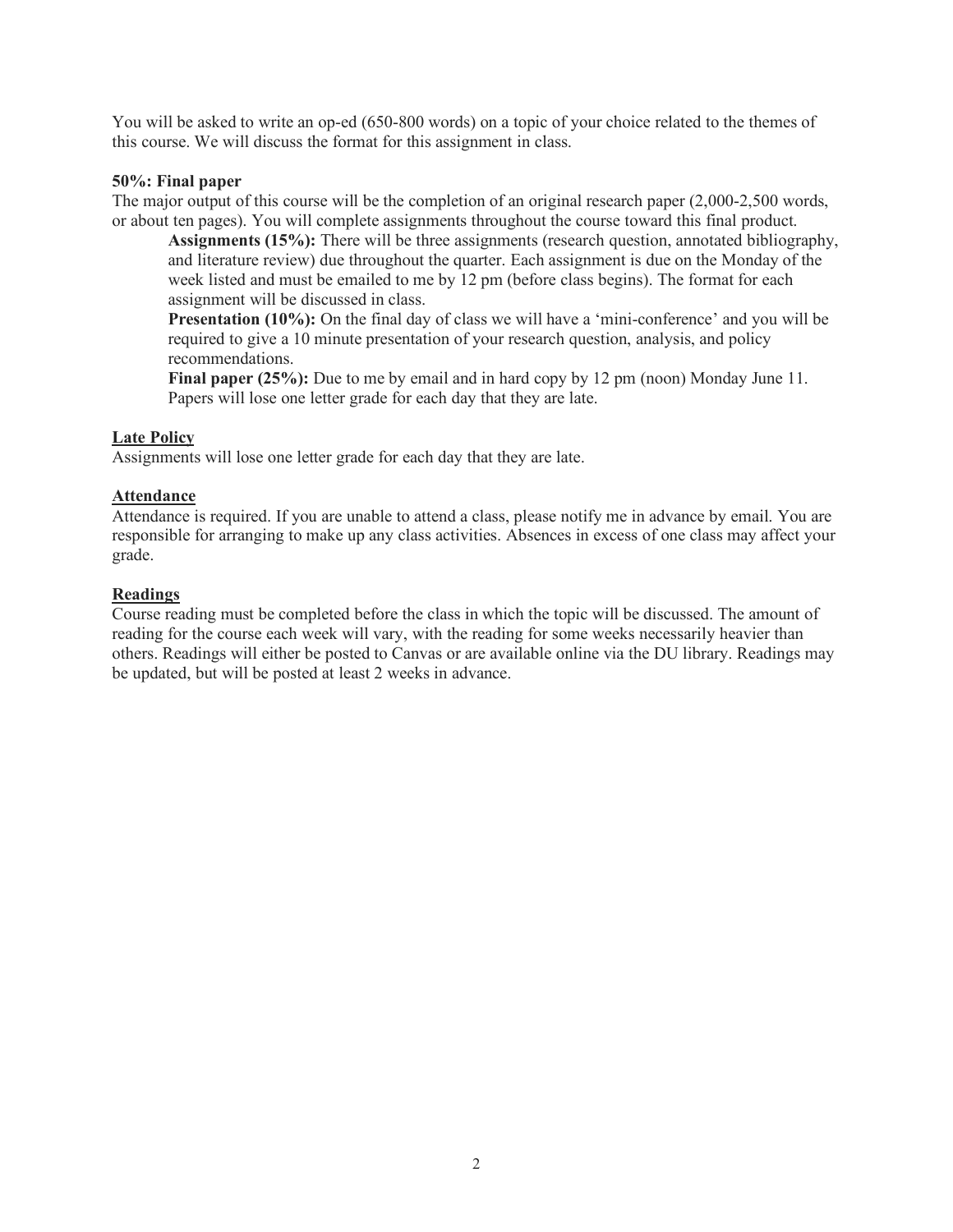### **Week 1: A theoretical framework for studying migration**

**Focus questions:** How do different scholars approach the topic of international migration? What are different ways to research this phenomenon? How does migration complicate the concepts of citizenship and sovereignty? Why do states want to regulate migration?

### **Monday March 26**

#### *Required:*

**\*\*Please visit the Canvas site for this course and post an introduction in the discussion forum telling us about yourself: your name, major, and what you hope to learn from this class or what excites you about the topic\*\***

2016. "Migration to, from, and in the Middle East and North Africa: Data Snapshot," *International Organization for Migration*. Available at: https://www.iom.int/sites/default/files/country/mena/Migrationin-the-Middle-East-and-North-Africa\_Data%20Sheet\_August2016.pdf

#### **Wednesday March 28**

*Required:*

Chapters 1 and 4 from: Torpey, John. 2000. *The Invention of the Passport: Surveillance, Citizenship and the State.* Cambridge: Cambridge University Press.

Chapter 2 from: Castles, Stephen, Mark J. Miller, and Hein de Haas. 2003. *The Age of Migration*. 3rd ed. London: Palgrave Macmillan.

### *Optional:*

Rudolph, Christopher. 2003. "Security and the Political Economy of International Migration." *The American Political Science Review* 97 (4): 603–20.

De Haas, Hein. 2010. "The Internal Dynamics of Migration Processes: A Theoretical Inquiry." *Journal of Ethnic and Migration Studies* 36 (10): 1587–1617.

Messina, Anthony M., and Gallya Lahav. 2006. *The Migration Reader: Exploring Politics and Policies*. London, Lynne Rienner Publishers.

Betts, Alexander. 2010. "Introduction: Global Migration Governance." In *Global Migration Governance*, 1–33. Oxford: Oxford University Press.

Meyers, Eytan. 2004. *International Immigration Policy: A Theoretical and Comparative Analysis*. 1st ed. New York: Palgrave Macmillan.

Koopmans, Ruud, and Ines Michalowski. 2016. "Why Do States Extend Rights to Immigrants? Institutional Settings and Historical Legacies Across 44 Countries Worldwide." *Comparative Political Studies*, 1–34.

Joppke, Christian. 1998. "Why Liberal States Accept Unwanted Immigration." *World Politics* 50 (2): 266–93.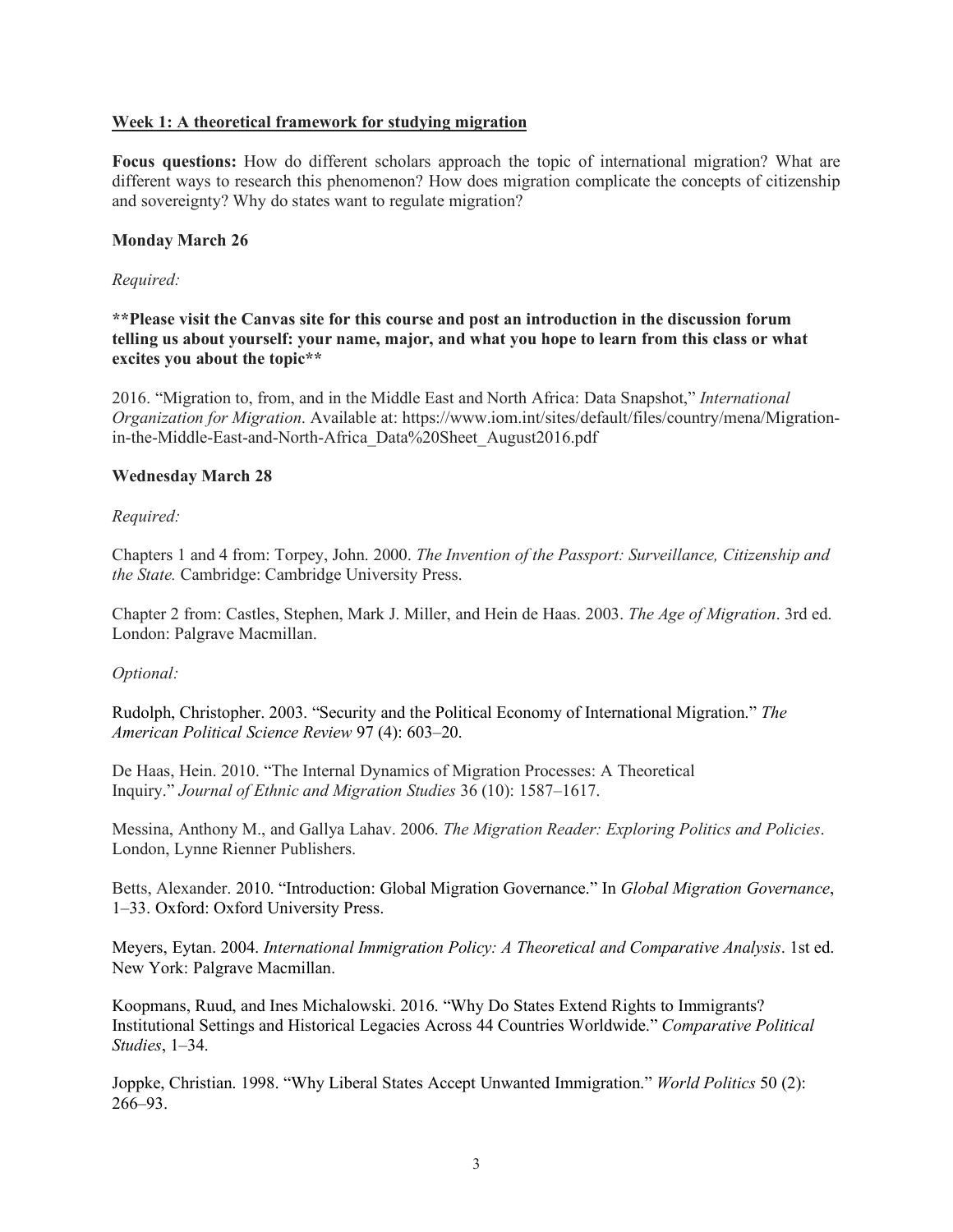Castles, Stephen. 2004. "The Factors That Make and Unmake Migration Policies." *International Migration Review* 38 (3): 852–84.

## **Week 2: Migration in the Middle East**

**Focus questions:** What makes the Middle East unique in terms of state structures, cultures, histories and borders? How should this influence the way we look at migration in the region? What historical migrations in the Middle East are important for understanding modern movements?

## **Monday April 2**

### **\*\*In-class map quiz\*\***

### *Required:*

Abu-Sahlieh, Sami A. Aldeeb. 1996. "The Islamic Conception of Migration." *International Migration Review* 30 (1): 35–57.

Introduction and Chapter 1 from: Chatty, Dawn. (2010) *Displacement and Dispossession in the Modern Middle East*. Cambridge: Cambridge University Press.

Fratantantuono, Ella. 2017. "Migrants in the Late Ottoman Empire" *The Ottoman History Podcast*. Available at: http://www.ottomanhistorypodcast.com/2017/09/muhacir.html

#### *Optional:*

Parolin, Gianluca Paolo. 2009. *Citizenship in the Arab World: Kin, Religion and Nation-State*. IMISCOE Research. Amsterdam: Amsterdam University Press.

Kalin, Michael. 2012. "The UN 'Surrogate State' and the Foundation of Refugee Policy in the Middle East." *U.C. Davis International Journal of Law & Policy* 18 (2): 307–42.

### **Wednesday April 4: Class cancelled, will be made up TBD**

### **Week 3: Jewish migration to Palestine/Israel and Palestinian displacement**

Focus questions: What are different periods of migration to Palestine/Israel? How did migration to Mandatory Palestine influence the creation of the Israeli state? What have the ramifications of Palestinian displacement been for other neighboring countries? What is the right of return and how has it influenced understandings of refugees and displacement in the Middle East?

#### **\*\*Research question due\*\***

### **Monday April 9**

### *Required:*

The Introduction from: Alroey, Gur. 2014. *An Unpromising Land: Jewish Migration to Palestine in the Early Twentieth Century.* Stanford: Stanford University Press.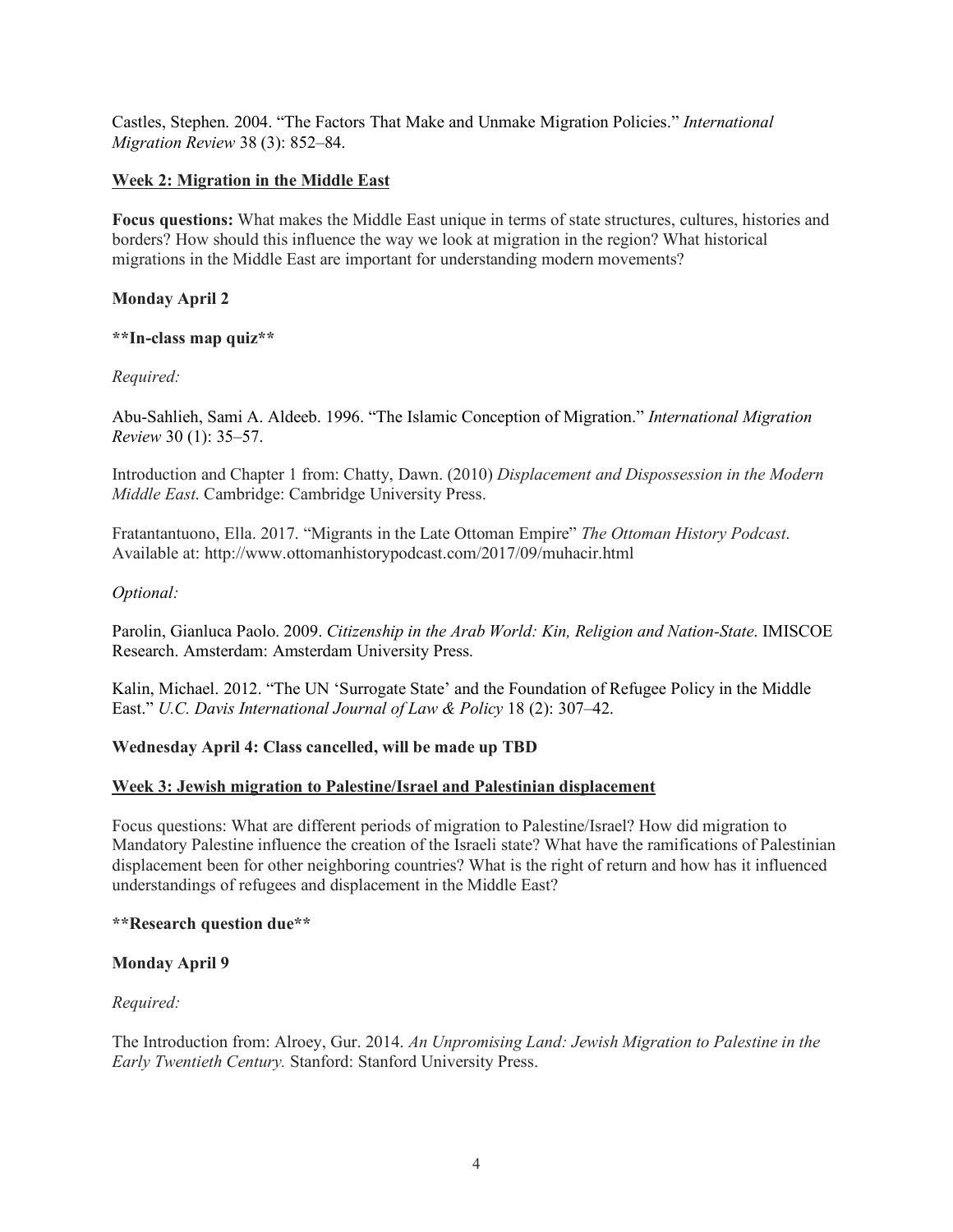Shafir, Gershon. 1995. "Zionist Immigration and Colonization in Palestine until 1949," In *The Cambridge Survey of World Migration*, 405-09. Cambridge, UK: Cambridge University Press.

Kruger, Martha. 2005. "Israel: Balancing Demographics in the Jewish State," *The Migration Policy Institute*. Available at: https://www.migrationpolicy.org/article/israel-balancing-demographics-jewishstate

# *Optional:*

Tessler, Mark. 2009. *A History of the Israeli-Palestinian Conflict.* Bloomington: Indiana University Press.

## **Wednesday April 11**

### *Required:*

Elsayed-Ali, Sherif. 2006. "Palestinian Refugees in Lebanon," *Forced Migration Review* 26. Available at: http://www.fmreview.org/sites/fmr/files/FMRdownloads/en/palestine/elsayedali.pdf

Mansell, Claudia Martinez. 2016. "Camp Code: How to Navigate a Refugee Settlement," *Places* April 2016. Available at: https://placesjournal.org/article/camp-code/

El Muhtaseb, Lamis. 2013. "Jordan's East-Banker Palestinian Schism," *Norwegian Peacebuilding Resource Centre.* Available at: https://noref.no/Publications/Regions/Middle-East-and-North-Africa/Jordan-s-East-Banker-Palestinian-schism

### *Optional:*

Abdelrazaq, Leila. 2015. *Baddawi.* Charlottesville: Just World Books. (graphic novel)

Brand, Laurie. 1995. "Palestinians and Jordanians: A Crisis of Identity," *Journal of Palestine Studies*  28(4): 46-61.

Ryan, Curtis R. 2011. "Identity Politics, Reform, and Protest in Jordan," *Studies in Ethnicity and Nationalism* 11(3): 564-578.

### **Week 4: Colonial and postcolonial migration to and from Europe**

Focus questions: What types of relationships did former colonial powers have with their former colonies after independence? What types of migration took place before and after independence? What impact has postcolonial migration had on Europe in terms of politics, society, and immigration laws? What impact has postcolonial migration had on sending states and for migrants themselves?

### **Monday April 16**

**\*\*Guest speaker, Devon Cone, Director of Protection Programs for the international NGO HIAS in Washington D.C.\*\***

Readings TBD **Wednesday April 18**

*Required:*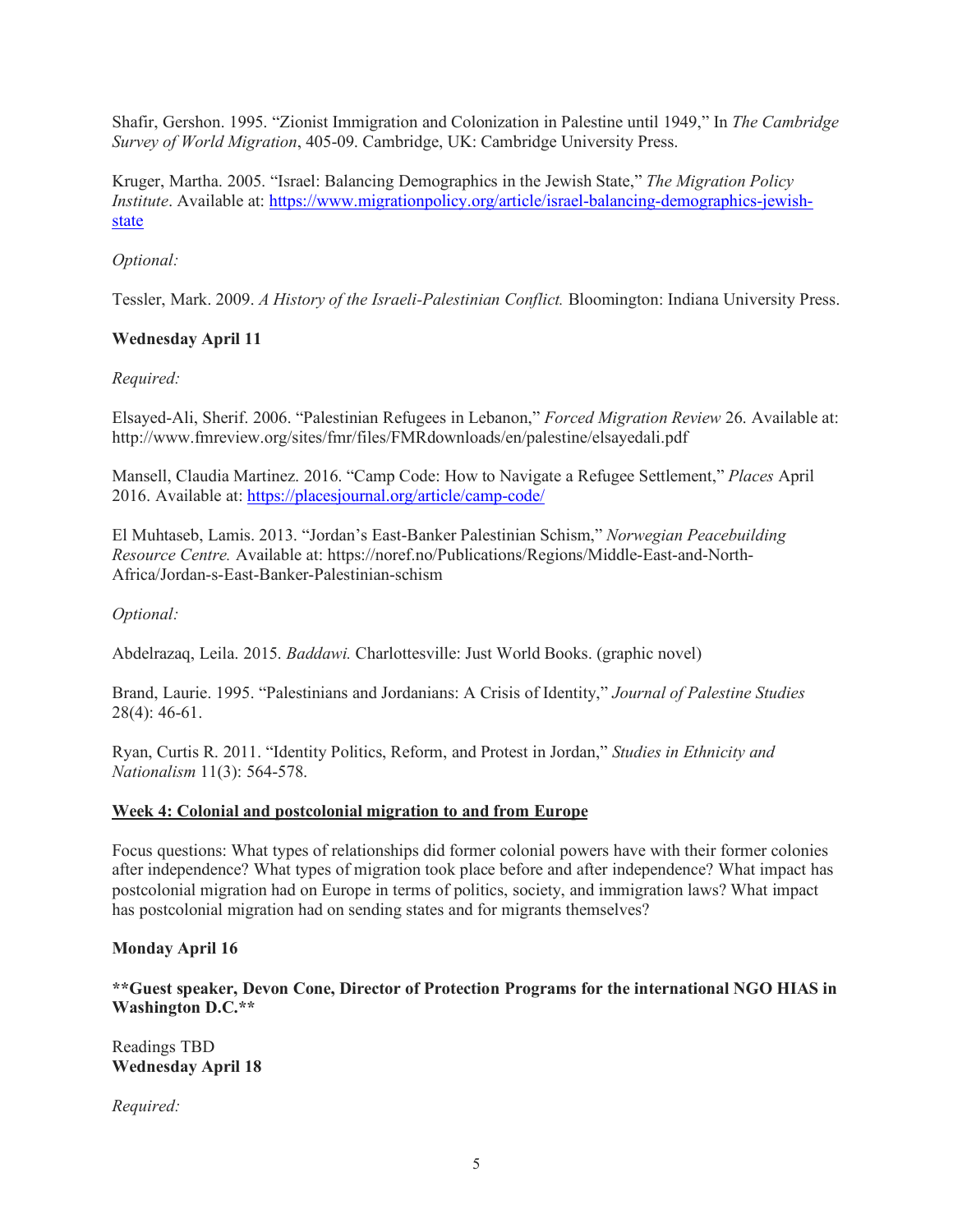Chapters 3, 4, 10 and 11 from: Neil, McMaster. 1997. *Colonial Migrants and Racism: Algerians in France, 1900-62.* New York: St. Martin's Press.

Ennaji, Moha. 2010. "Patterns and Trends of Migration in the Maghreb." *Middle East Institute*. Available at: http://www.mei.edu/content/patterns-and-trends-migration-maghreb

Abadan-Unat, Nermin. 1995. "Turkish Migration to Europe," In *The Cambridge Survey of World Migration*, 279-84. Cambridge, UK: Cambridge University Press.

*Optional:*

Salih, Tayeb. 1969. "Season of Migration to the North." (fiction)

Iskander, Natasha. 2010. *Creative State: Forty Years of Migration and Development Policy in Morocco and Mexico.* Cornell: Cornell University Press.

Brand, Laurie. 2006. *Citizens Abroad: State and Emigration in the Middle East and North Africa.* Cambridge: Cambridge University Press.

Abdelmalek, Sayad. 2004. *The Suffering of the Immigrant.* Hoboken: Wiley.

#### **Week 5: Labor migration in the MENA region**

Focus questions: Which countries in the MENA region receive labor migration? What type of work do labor migrants engage in, and how does this vary by gender or nationality? What types of laws are in place regarding labor migration to the Gulf (GCC) countries? What types of human rights concerns have been raised regarding migration in the Gulf?

**\*\*Annotated bibliography due\*\***

# **Monday April 23**

Required:

Chapter 3 from: 2010. "Intra-Regional Labour Mobility in the Arab World," *The International Organization for Migration.* Available at: https://publications.iom.int/books/intra-regional-labourmobility-arab-world

Syed, Hera. 2016. "The Many Costs of Kafala," *NYU: The Review and Debates.* Available at: http://www.thereviewatnyu.com/all/2016/11/27/the-many-costs-of-kafala

Vora, Neha and Natalie Koch. 2015. "Everyday Inclusions: Rethinking Ethnocracy, Kafala, and Belonging in the Arabian Peninsula," *Studies in Ethnicity and Nationalism* 15(3): 540-552.

*Optional:*

Ghassan, Kanafani. 1978. *Men in the Sun, and Other Palestinian Stories.* London: Heinemann Educational.

Babar, Zahra (ed). 2017. *Arab Migrant Communities in the GCC*. Oxford: Oxford University Press.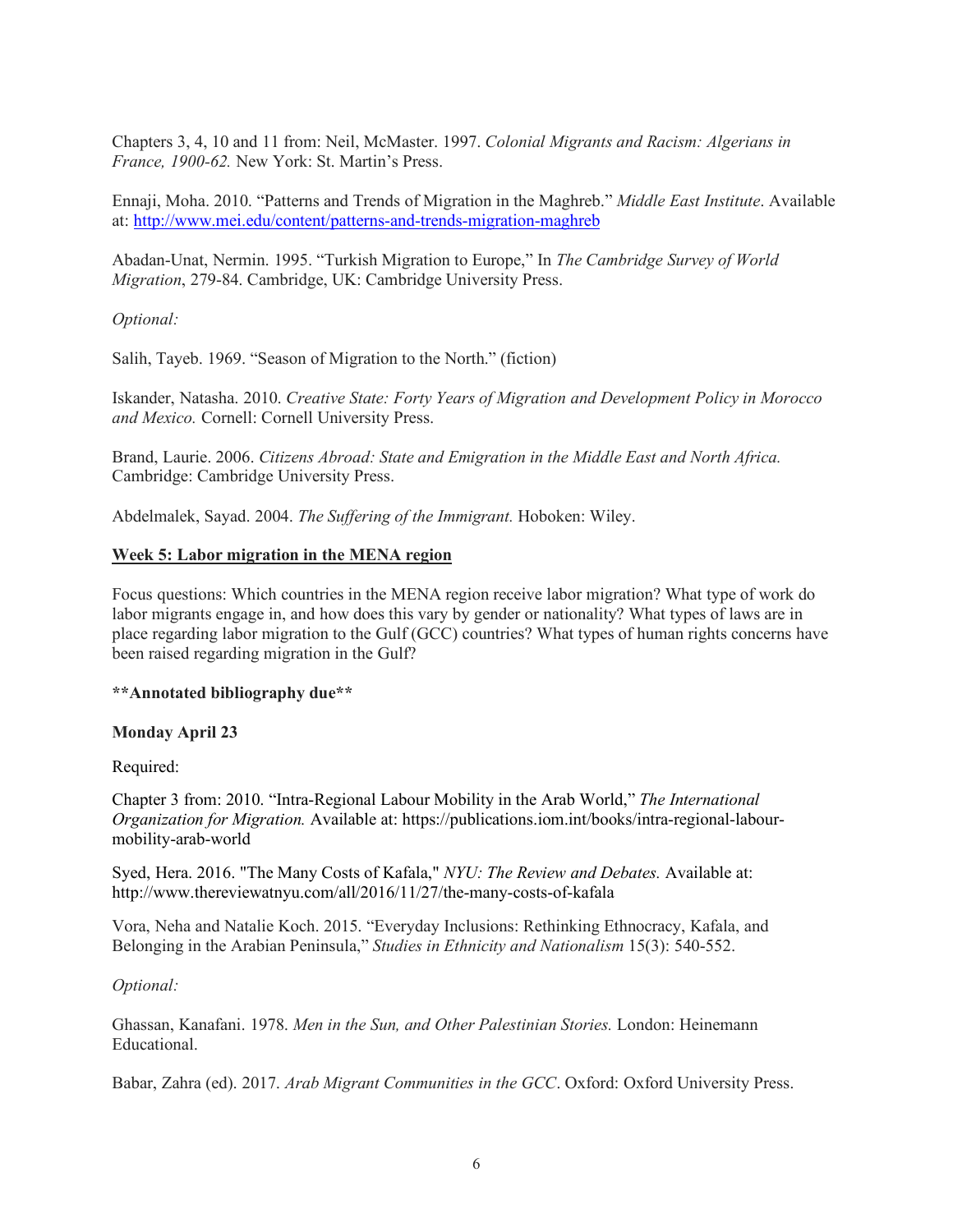## **Wednesday April 25**

Chapter 6 from: 2010. "Intra-Regional Labour Mobility in the Arab World," *The International Organization for Migration*. Available at: https://publications.iom.int/books/intra-regional-labourmobility-arab-world

Mehta, Sandra Rao. 2017. "Contesting Victim Narratives: Indian Women Domestic Workers in Oman," *Migration and Development* 6(3): 395-411.

Kasinof, Laura. 2015. "Inside the Fight to Unionize Lebanon's Domestic Workers," *Good Magazine* August 31, 2015. Available at: https://www.good.is/features/lebanon-kafala-domestic-workersunion

### **Week 6: Iraqi refugees & statelessness in the Middle East**

Focus questions:

Iraqi refugees: What led to the Iraqi refugee crises of the 1980s/1990s/2000s? Where did Iraqi refugees flee, and how were those countries impacted? How did Iraqi displacement differ from other earlier displacements (of Palestinians, for example)? What durable solutions were offered to Iraqi refugees, and what were their survival strategies while in displacement?

Statelessness: What does it mean for someone to be stateless? What are various examples of statelessness in the Middle East context? What solutions are being put forward to register stateless individuals at the local/national/international level?

### **Monday April 30**

### *Required:*

Introduction, Chapter 1, and Chapter 6 from: Sassoon, Joseph. 2009. *The Iraqi Refugees: The New Crisis in the Middle East*. International Library of Migration Studies 3. London; New York: I.B. Tauris.

Van Hear, Nicholas. 1995. "Displaced People after the Gulf Crisis," In *The Cambridge Survey of World Migration*, 424-30. Cambridge, UK: Cambridge University Press.

### *Optional:*

Kadhum, Oula. 2018. "The Transnational Politics of Iraq's Shia Diaspora," *Carnegie Middle East Center*  February 28, 2018. Available at: http://carnegie-mec.org/2018/03/01/transnational-politics-of-iraq-s-shiadiaspora-pub-75675

Ward, Patricia. 2014. "Refugee Cities: Reflections on the Development and Impact of UNHCR Urban Refugee Policy in the Middle East." *Refugee Survey Quarterly* 33 (1): 77–93.

### **Wednesday May 2**

*Required:*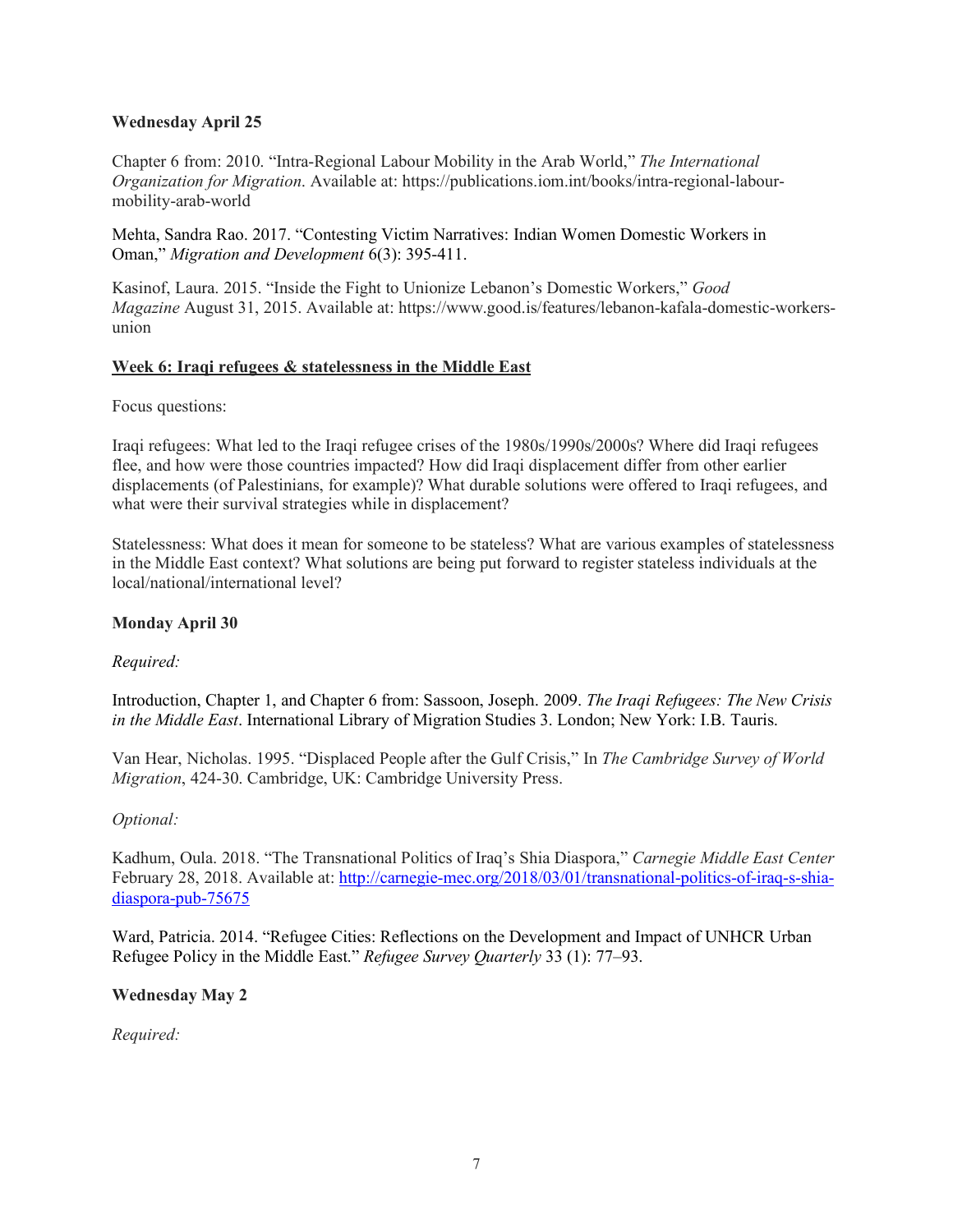Karasapan, Omer. 2015. "The State of Statelessness in the Middle East," *Brookings Institution* May 15, 2015. Available at: https://www.brookings.edu/blog/future-development/2015/05/15/the-state-ofstatelessness-in-the-middle-east/

Abrahamian, Atossa Araxia. 2018. "Who Loses When a Country Puts Citizenship Up for Sale?" *The New York Times* January 5, 2018: Available at: https://www.nytimes.com/2018/01/05/opinion/sunday/unitedarab-emirates-comorans-citizenship.html

UNHCR Website: "Ending Statelessness" (familiarize yourself) Available at: http://www.unhcr.org/enus/stateless-people.html

## *Optional:*

Van Waas, Laura. 2010. "The Situation of Stateless Persons in the Middle East and North Africa," *UNHCR*. Available at: http://www.unhcr.org/en-us/protection/statelessness/4ce63e079/situation-statelesspersons-middle-east-north-africa-laura-van-waas.html

## **Week 7: Mixed migration & EU border externalization**

Focus questions: What is 'Fortress Europe'? What measures has the EU taken to fortify and externalize its borders since the end of the Cold War? How has this impacted countries in the Middle East and North Africa? How has this impacted migrants and refugees?

## **\*\*Literature review due\*\***

## **Monday May 7**

*Required:*

Part 1 of Lalimi, Laila. 2005. *Hope and Other Dangerous Pursuits.* Chapel Hill: Algonquin Books. (fiction)

Norman, Kelsey P. 2013. "EU Territorial Control, Western Immigration Policies, and the Transformation of North Africa." *The Postcolonialist* 1(1).

### *Optional:*

Kirisci, Kirişçi. 2003. "Turkey: A Transformation from Emigration to Immigration." *Migration Policy Institute*. http://www.migrationpolicy.org/article/turkey-transformation-emigration-immigration.

Van Hear, Nicholas. 2011. "Mixed Migration: Policy Challenges," *The Migration Observatory, University of Oxford*. Available at: http://www.migrationobservatory.ox.ac.uk/wpcontent/uploads/2016/04/PolicyPrimer-Mixed\_Migration.pdf

### **Wednesday May 9**

### *Required:*

Part 2 of Lalimi, Laila. 2005. *Hope and Other Dangerous Pursuits.* Chapel Hill: Algonquin Books. (fiction)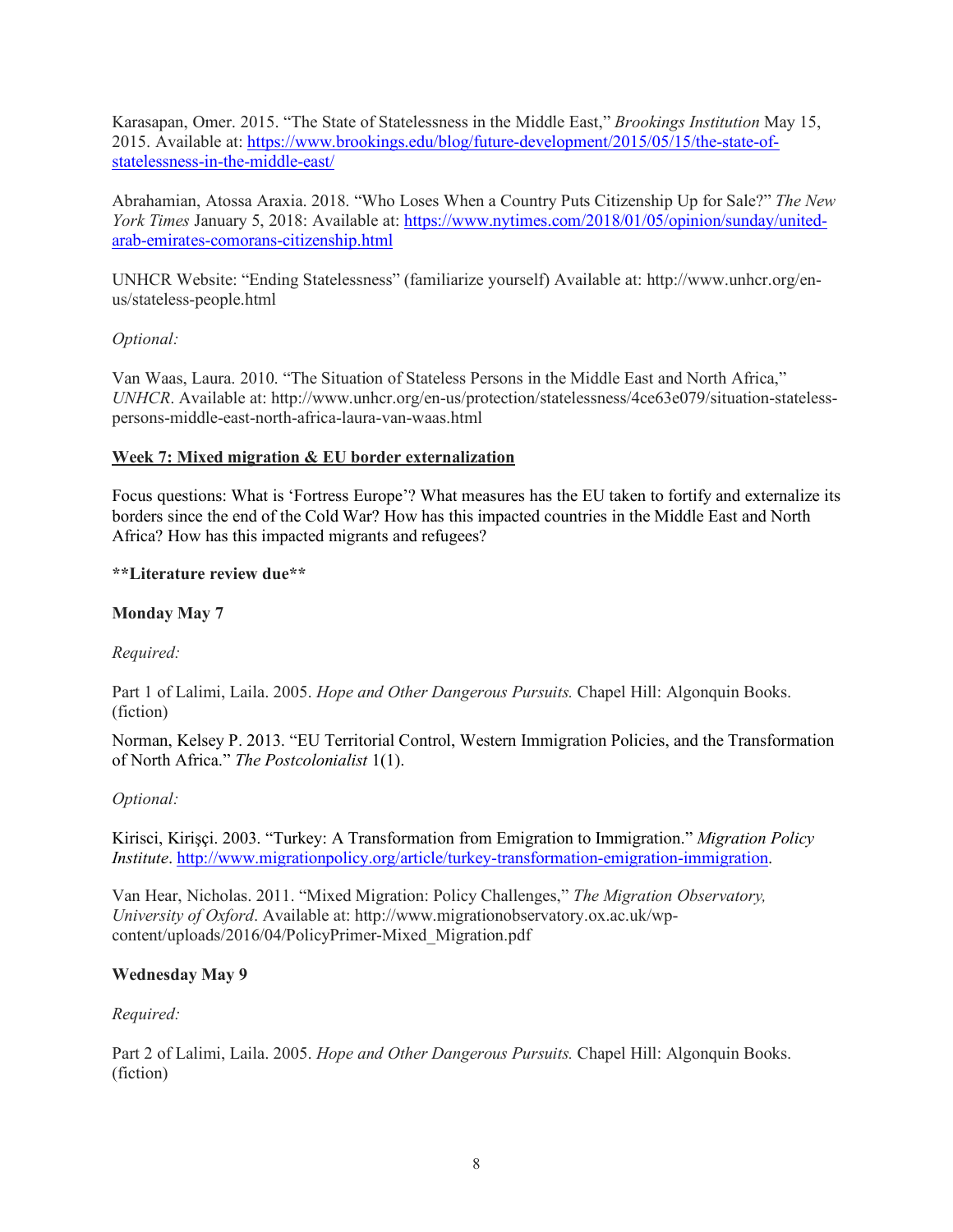De Stone, Roshan and David Suber. 2017. "Crossing from Tunisia to Italy: A Tale in Three Parts," *Al Araby* 5 September 2017. Available at: https://www.alaraby.co.uk/english/indepth/2017/9/5/crossingfrom-tunisia-to-italy-1980s-vs-today

# *Optional:*

Wolff, Sarah. 2014. "The Politics of Negotiating Readmission Agreements: Insights from Morocco and Turkey." *European Journal of Migration and Law* 16(1): 69–95.

Lijnders, Laurie and Sara Robinson. 2013. "From the Horn of Africa to the Middle East: Human Trafficking of Eritrean Asylum Seekers Across Borders," *Anti-Trafficking Review* 2: 137-154.

## **Week 8: Syrian refugees**

Focus questions: What led to the Syrian revolution in 2011? When did individuals and families begin to flee Syria, and why? What survival strategies have Syrian refugees used in neighboring host states? How has the presence of Syrian refugees impacted neighboring states, as well as countries further afield?

## **Monday May 14**

## *Required:*

Parts I-IV from: Pearlman, Wendy. 2017. *We Crossed A Bridge and It Trembled.* New York: Harper Collins.

### *Optional:*

Moss, Dana M. 2016. "Transnational Repression, Diaspora Mobilization, and the Case of The Arab Spring," *Social Problems* 63 (4): 480-498.

Saleh, Yassin Al-Haj. 2017. *Impossible Revolution: Making Sense of the Syrian Tragedy*. Chicago: Haymarket Books.

### **Wednesday May 16**

### **\*\*Op-ed Due\*\***

# **\*\*Guest Speaker: TDB\*\***

### *Required:*

Parts V-VIII from: Pearlman, Wendy. 2017. *We Crossed A Bridge and It Trembled.* New York: Harper Collins.

### Optional:

Davis, Rochelle. 2012. "Syrian Refugees: Lessons from Other Conflicts and Possible Policies," *Jadaliyya*  July 19, 2012. Available at: http://www.jadaliyya.com/Details/26648/Syrian-Refugees-Lessons-from-Other-Conflicts-and-Possible-Policies

Various authors. 2017. "Refugee and Migration Movements in the Middle East," *POMEPS Study 25*. Available at: https://pomeps.org/2017/03/29/refugees-and-migration-movements-in-the-middle-east/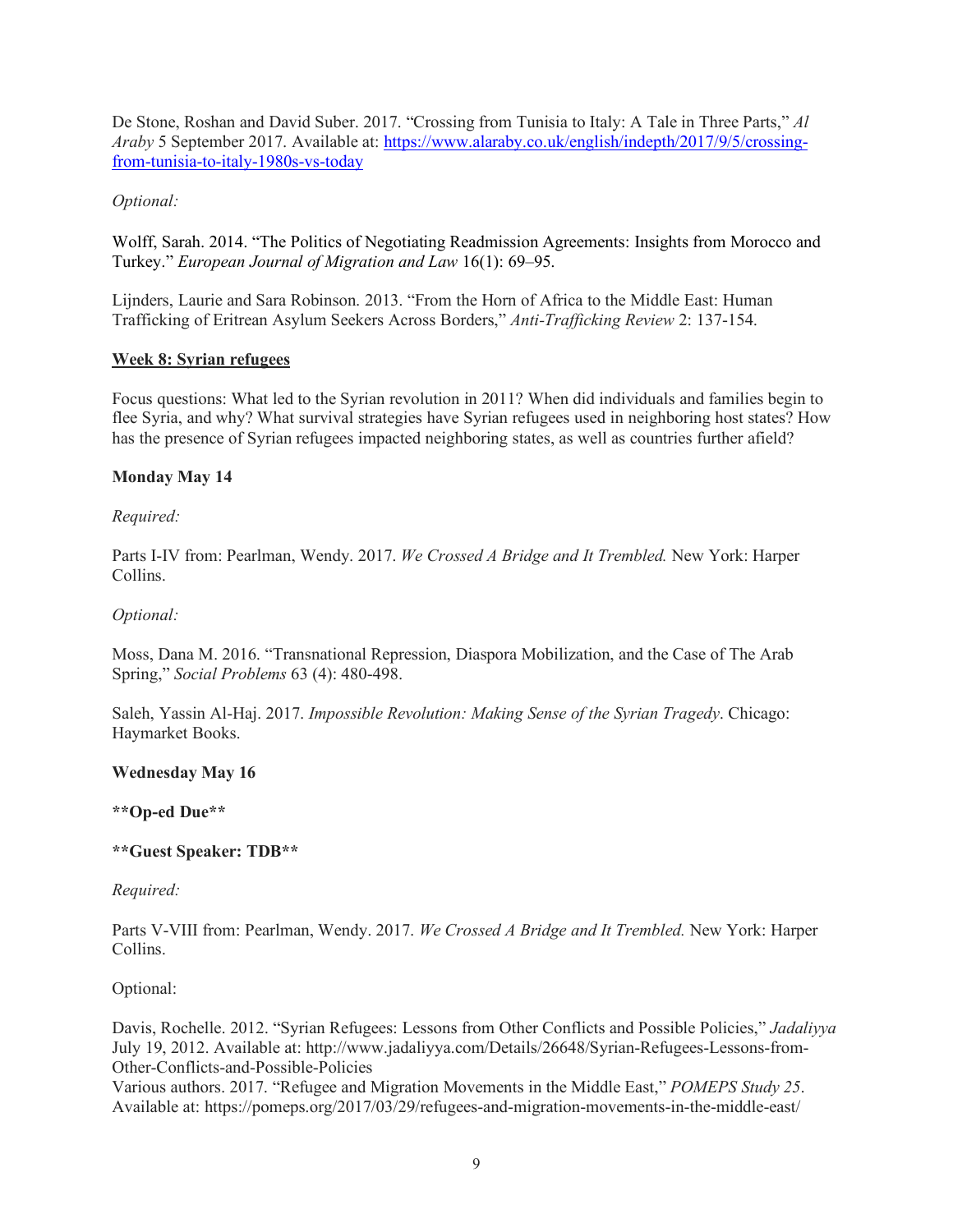# **Week 9: Europe's response to the refugee 'crisis'**

Focus questions: When did the European refugee crisis begin, and what factors led to it? How is the European refugee crisis different from the Syrian refugee crisis? How has Europe responded to the refugee crisis?

# **Monday May 21**

## *Required:*

Kingsley, Patrick. "What Caused the Refugee Crisis?" The Guardian December 9, 2015. Available at: https://www.theguardian.com/commentisfree/2015/dec/09/what-caused-the-refugee-crisis-google

Hamilton, Omar Robert. 2015. "Welcome to Lesvos," *Guernica* November 24, 2015. Available at: https://www.guernicamag.com/omar-robert-hamilton-welcome-to-lesvos/

Tharoor, Ishaan .2016. "There's No Real Link Between Immigration and Terrorism, Study Finds," *The Monkey Cage Blog for The Washington Post* February 17, 2016. Available at: https://www.washingtonpost.com/news/worldviews/wp/2016/02/17/theres-no-real-link-betweenimmigration-and-terrorism-study-finds/?utm\_term=.42ac9dbcfbfa

## *Optional:*

Kingsley, Patrick. 2017. *The New Odyssey: The Story of The Twenty-First Century Refugee Crisis*. London: Guardian Faber Publishing.

### **Wednesday May 23**

### *Required:*

Arar, Rawan, Lisel Hintz and Kelsey P. Norman. (2016). "The Real Refugee Crisis is in the Middle East, Not Europe." *The Monkey Cage Blog for The Washington Post* May 14, 2016. Available at: https://www.washingtonpost.com/news/monkey-cage/wp/2016/05/14/the-real-refugee-crisis-is-in-themiddle-east-not-europe/?utm\_term=.67083b32f433

Greenhill, Kelly M. 2016. "Open Arms Behind Barred Doors: Fear, Hypocrisy and Policy Schizophrenia in the European Migration Crisis." *European Law Journal* 22 (3): 317–332.

Stewart, Heather. 2017. "Can Politicians Solve the Refugee Crisis?" *The Guardian Politics Weekly Podcast*. Available at: https://www.theguardian.com/politics/audio/2017/apr/06/can-politicians-solve-therefugee-crisis-politics-weekly-podcast

### *Optional:*

Di Bartolomeo, A. and Jill Alpes. 2017. "The EU-Turkey Deal: What Happens to People Who Return to Turkey?" *Forced Migration Review* 54. Available at: http://www.fmreview.org/sites/fmr/files/FMRdownloads/en/resettlement/tunaboylu-alpes.pdf

# **Week 10: Migration in the MENA region today**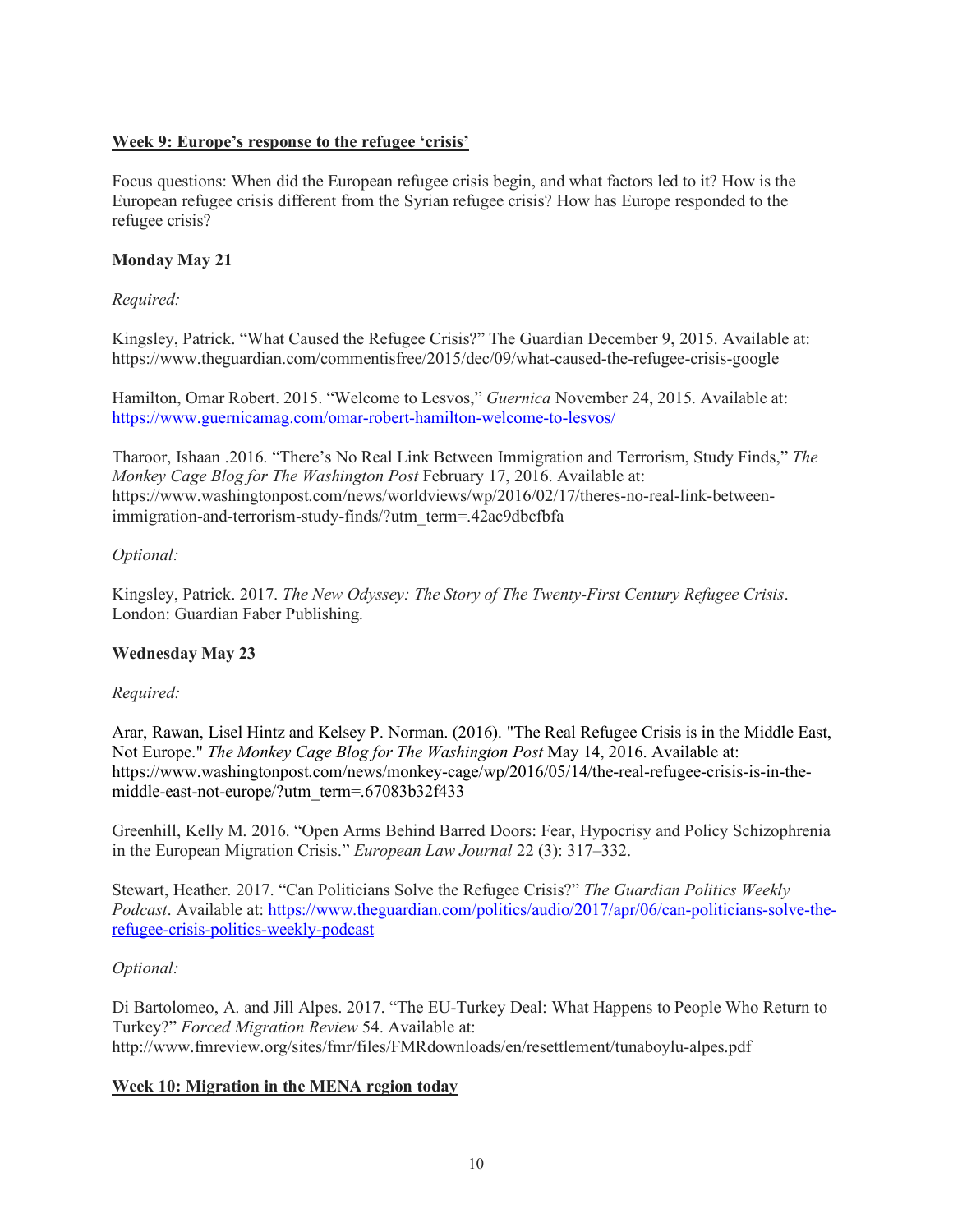Focus questions: What are the most pressing issues regarding migration in Middle East and North Africa today? How is this different from or similar to earlier periods?

## **Monday May 28**

## *Required:*

Haas, Hein de. 2007. "Turning the Tide? Why Development Will Not Stop Migration," *Development and Change* 38 (5): 819–41.

Fordham, Alice. "Joining ISIS: It's Not Always for Reasons You Might Assume," *National Public Radio* April 30, 2016.

Reidy, Eric. 2017. "The Libyan Migrant Prisons of Europe's Making," *IRIN News* November 1, 2017. Available at: https://www.irinnews.org/special-report/2017/11/01/libyan-migrant-prisons-europe-smaking

## *Optional:*

Various authors. 2018. "Syrians in Displacement," *Forced Migration Review* 57. Available at: http://www.fmreview.org/issues.html

Matar, Hisham. 2016. *The Return: Fathers, Sons and the Land in Between.* Toronto: Knopf Canada (winner of the 2017 Pulitzer Prize).

### **Wednesday May 30**

### **\*\*In-class research presentations and mini-conference\*\***

### **Policies**

*Professional Writing:* Obtaining feedback benefits writers at all skill levels, as communicating effectively both verbally and in writing are absolutely critical for any career path. The Writing Center offers one-onone consultations that address everything from brainstorming and developing ideas to crafting strong sentences and documenting sources. For more information, visit: http://www.du.edu/writing/writingcenter/

*Technology Usage:* Technology can be a useful and daily part of our lives, and/or a distracting medium that prohibits one from being fully present during people-to-people interactions. Laptops are to be used during class time solely for related work – taking notes, researching discussed issues, etc. – and not for emailing, unrelated internet searches, and the like. Kindly limit your cellphone use to before/after class and during the break. Electronic recording of any type is not allowed in class without prior written permission.

*Ethical note:* During this class, you are expected to follow the DU Honor code. All work submitted in this course must be your own and produced exclusively for this course. The use of sources (ideas, quotations, paraphrases) must be properly acknowledged and documented. For the consequences of violating the Academic Misconduct policy, refer to the University of Denver website on the Honor Code (www.du.edu/honorcode). See also http://www.du.edu/studentconduct for general information about conduct expectations from the Office of Student Conduct. The full honor code, including consequences of academic dishonesty can be found at: http://www.du.edu/honorcode/studentprocedure.htm